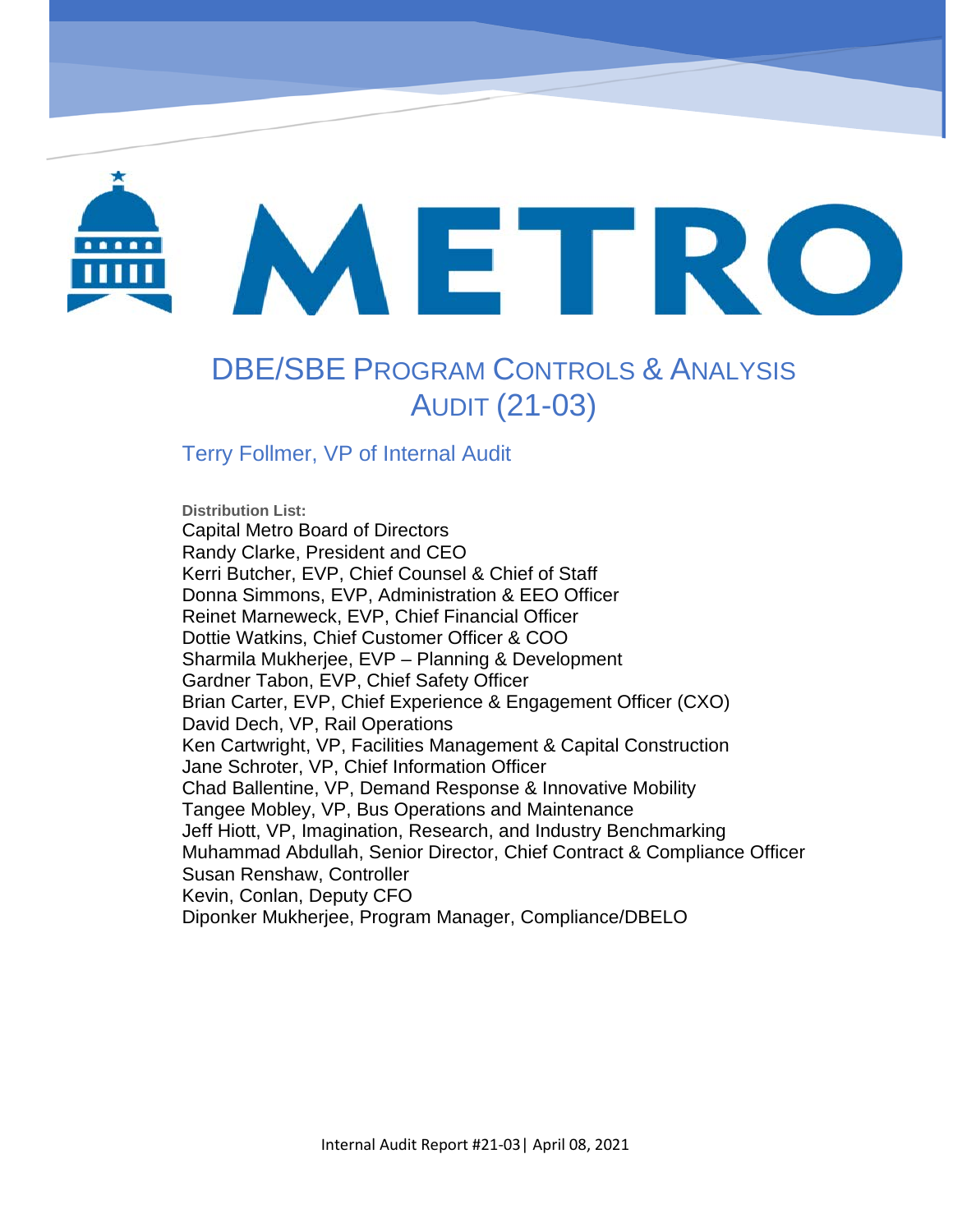# Table of Contents

|--|--|--|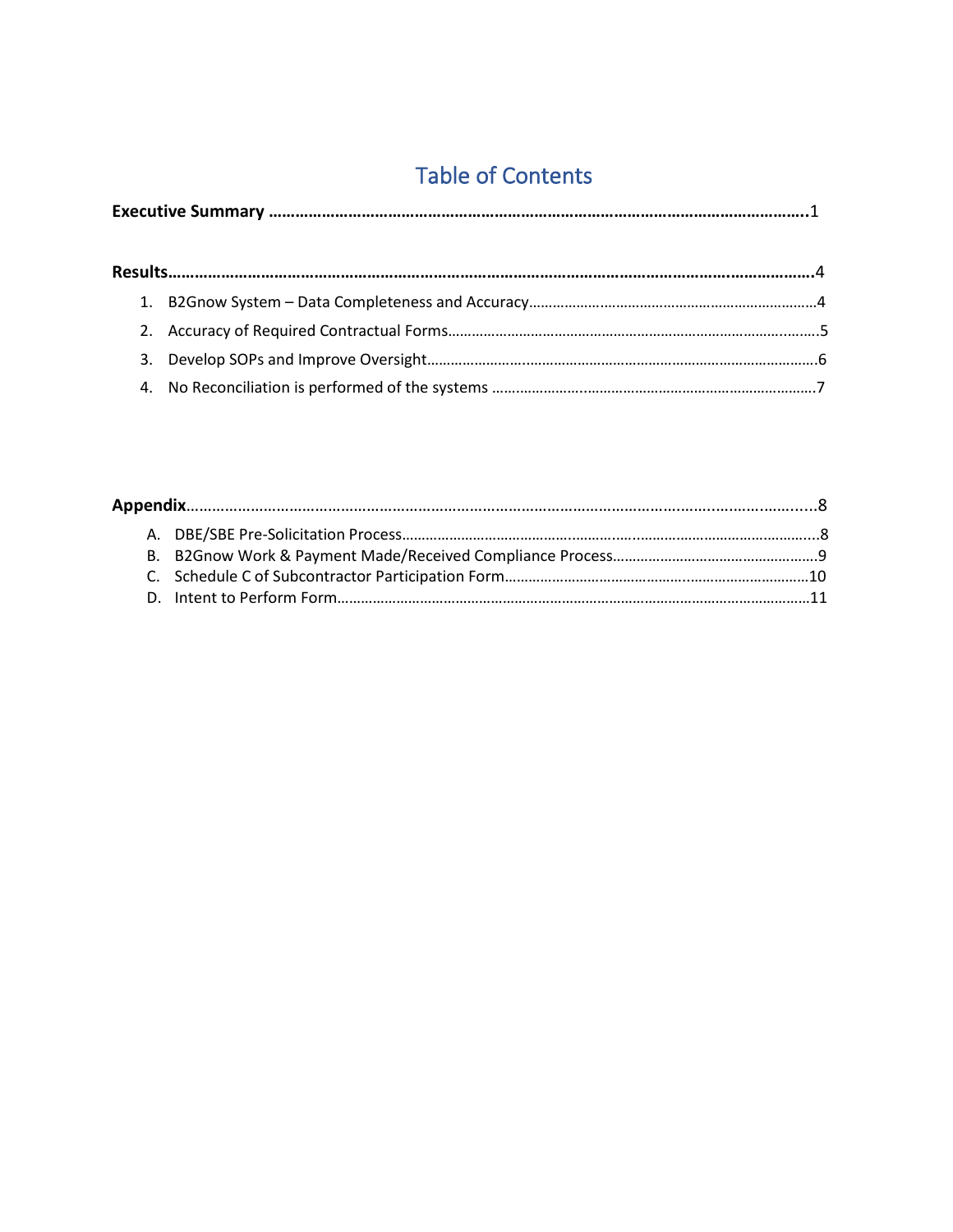## **EXECUTIVE SUMMARY**

As part of our Fiscal Year 2021 Internal Audit Plan approved by the Capital Metro Board, we performed an audit of the DBE/SBE Program Control and Analysis. The audit objective isto determine whether CMTA has sufficient internal controls to prevent and detect errors and/or irregularities in the DBE/SBE program and ensure compliance with applicable laws and contract terms. The audit results, including the objective, scope, and conclusion, are as follows.

## **Background**

The Federal DBE Program was created in the 1980s to provide an equal level playing field for small companies, minority-owned companies, and women-owned companies that adheres to the Code of Federal Regulations (CFR) Title 49, Part 26 – Participation by Disadvantaged Business Enterprise in Department of Transportation Financial Assistance Programs. To be eligible for the federal DBE designation, companies must be for-profit, a small business where socially and economically disadvantaged individuals own at least a 51% interest and control management of the daily business operations. The U.S. Department of Transportation (DOT) requires a DBE liaison officer to implement all aspects of the DBE program and ensure program compliance. The DBE liaison is responsible for the following: to have adequate staff to administer the program, a prompt payment mechanism to ensure the prime contractor is paying subcontractor, complete records of the DBE information including address, phone, number, type of work the firm has been certified to perform as a DBE and monitor to ensure that work performed is performed by the DBEs to which the work was committed. The DOT also requires that all federal funds recipients meet a 10% yearly DBE goal and allow each recipient to set an even higher goal for themselves. Goals and actuals are reported to the FTA and CapMetro Board twice a year as a requirement for receiving federal funds. The Small Business Enterprise (SBE) program offers small businesses another avenue to maximize their business opportunities. Companies interested in pursuing an SBE certification must meet the U.S. Small Business Administration size standards and submit a completed application by applying online to the Diversity Management Systems. Capital Metro has established an SBE program for locally funded contracts between \$25,000 - \$50,000 and greater than \$50,000 to ensure small businesses' opportunities to participate in all phases of the contracting activities. Capital Metro awarded 37 contracts with 13 DBE participation and 24 SBE participation for a total of \$31,037,330 for FY2019 and FY2020.

The Diversity and Compliance Department is better known as the Office of Diversity (OOD), is led by the Director of Diversity, Equity, and Inclusion and has three staff members that administer and oversee the DBE/SBE Programs. The department policies include a DBE Policy (OOD-005) establishing the DBE program according to the DOT and an SBE Policy (OOD-106) establishing the SBE program for locally funded contracts. In April 2018, the department further formalized the Disadvantaged Business Enterprise Program manual, outlining the department's general information, objectives, DBE Liaison Officer (DBELO) responsibilities, Diversity Specialist responsibilities, Prompt Payment, Monitoring, Billing Disputes, and other duties.

The DBE solicitation process is detailed in Appendix A and begins when a Project Manager completes a Requisition Checklist together with other documents, which are sent to the Procurement Department. A Contract Administrator is then assigned by Procurement, who notifies the OOD Department's Diversity Coordinator, who completes the Goal Determination Memo to be included in the request for proposals. The prime vendors are required to complete and submit Schedule C (Subcontractor Participation) if a goal is set for the project. The Intent to Perform as a DBE/SBE form (Appendix D) is required if the prime or the subcontractor is a DBE/SBE. The Diversity Coordinator will work with the prime vendor on verifying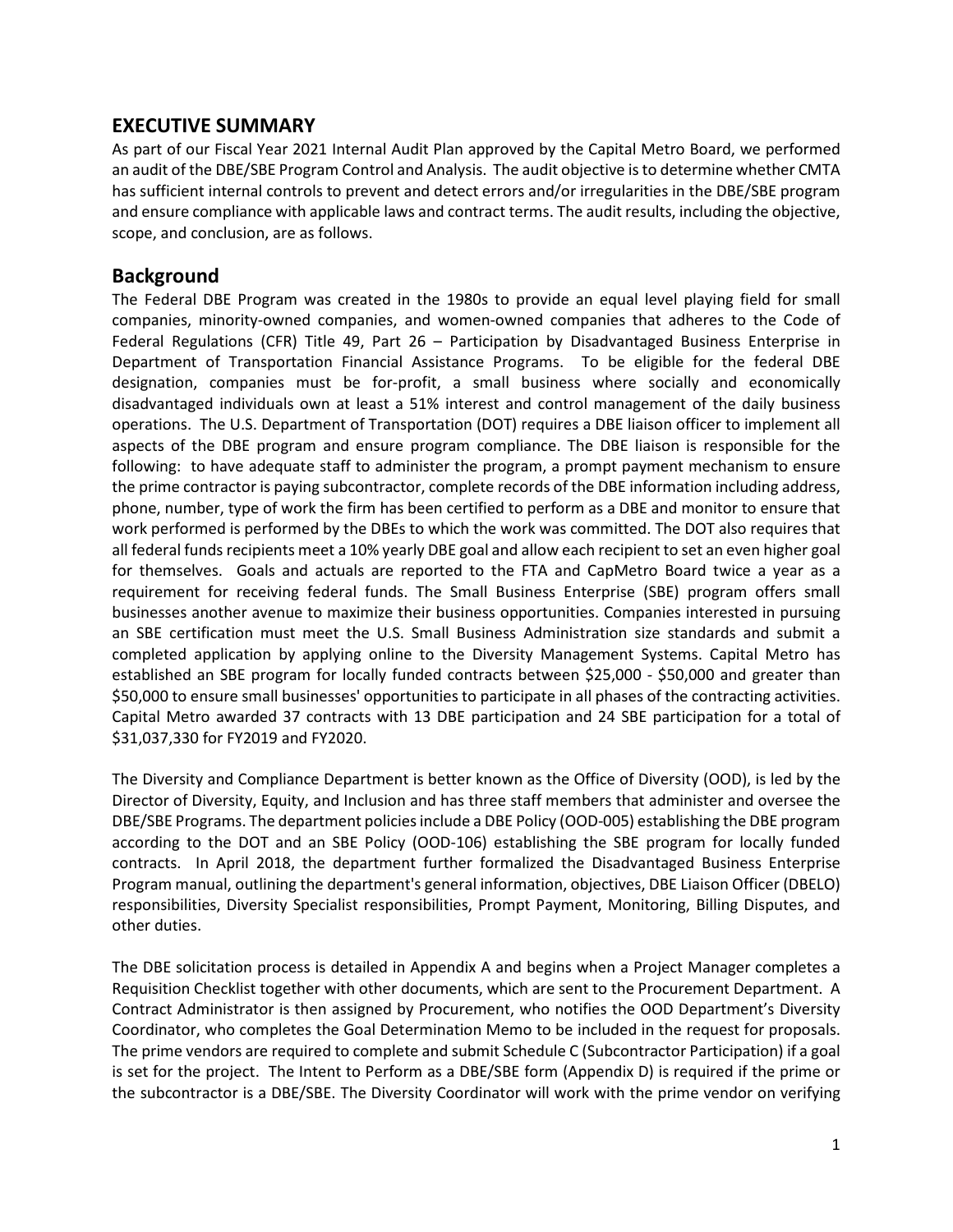DBE/SBE status to ensure completion of the required documents. The Contract Administrator collects all the documents and submits the proposed contract to the Board for approval. (See Appendix A DBE/SBE Pre and Post Solicitation Process)

In 2013, Capital Metro purchased the B2Gnow system, which provides comprehensive functionality to support the diversity programs and is used to track the goals, payments, DBE/SBE status, and contract documents. B2Gnow stands for Business to Government Now is a hosted software solution streamlines and automates data gathering, tracking, reporting, vendor management, and administrative processes. One of the system's features is an independent confirmation so that DBE/SBE prime and subcontractor can report work completed and receipt of payments. Several governmental entities in Austin use B2Gnow, including TxDOT, City of Austin, Travis County, AISD, and ACC.

After the Board approves the contract, the Diversity Coordinator enters the information in B2Gnow. The information entered includes the prime vendor information, contact name, start dates and end dates, CapMetro information, the subcontractor information, percent of participation, awarded contract amount, and updates as changes occur within the contract. Once a month, the payments made to the prime contractor in AX are imported into B2Gnow by the Application System Analyst because B2Gnow is not interfaced to the AX Accounting System. The system automatically notifies the prime vendor by email to enter payments made to DBE/SBE's and going forward, the prime vendor is required to enter the payments made to any subcontractors (e.g., DBE/SBE's). Also, monthly the subcontractor is required to log into the B2Gnow system and confirm the payments received. If the payment amounts in the system are not verified or match, the Diversity Coordinator is required to reach out to the prime and the subcontractors to obtain confirmation. The B2Gnow system has several canned reports available to monitor and manage the program, and the OOD department is responsible for addressing disputes or issues. (See appendix B for the B2Gnow Work & Payment Made/Received Compliance Process)

# **Audit Objective & Scope**

The primary objective of this audit was to determine whether CMTA has sufficient internal controls to prevent and detect errors and/or irregularities in the DBE/SBE program and ensure compliance with applicable laws and contract terms. The scope included completing a flowchart of the DBE/SBE Pre-Post solicitation process (Appendix A), a flowchart of B2Gnow system tracking of work performed and payments made/received (Appendix B) and the department compliance process, reviewing B2Gnow data completeness and accuracy, ensuring AX payments made to the prime contractor match B2Gnow data, and reviewing contract documents. Testing included a review of awarded contracts for FY 2019 and FY2020. The total population was 37 prime vendors with 13 DBE's and 24 SBE's participation.

# **Opinion**

Our testing of B2Gnow data and contracts documents concluded that all board-approved contracts over \$150,000 were entered into the system. Contract modifications of the contract amount for the period under review were also updated in the system. In our opinion, internal controls can be improved in the following four areas:

- 1. B2Gnow System Data Completeness and Accuracy.
- 2. Accuracy of required Contractual Forms.
- 3. Develop SOP and Improve Oversight.
- 4. No Reconciliation is performed of the Systems.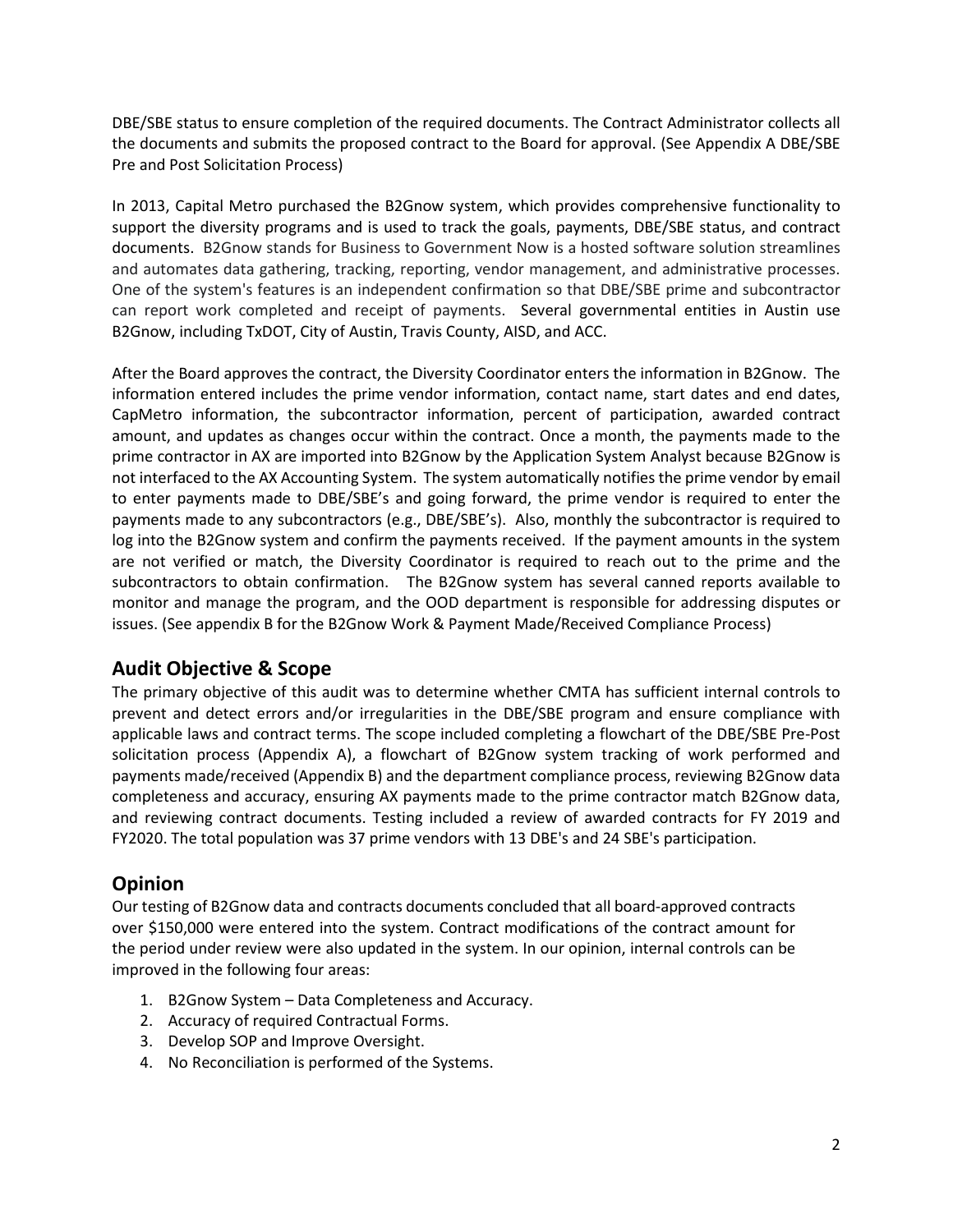More details regarding the issues/risks and recommendations can be found below in the detailed audit report. This audit was conducted in accordance with the U.S. Government Accountability Office's Generally Accepted Government Auditing Standards (GAGAS) and the Institute of Internal Auditors International Professional Practices Framework (IPPF). These standards require that we plan and perform the audit to obtain sufficient, appropriate evidence to provide a reasonable basis for our findings and conclusions based on our audit objective. We believe the evidence obtained provides a reasonable basis for our findings and conclusions based on our audit objective. The audit was conducted by the following staff members in the Capital Metro Internal Audit Department:

- Jeannette Lepe, Senior Auditor (Project Lead)
- Terry Follmer, VP of Internal Audit

Recommendations to strengthen internal controls and improve accountability were provided to management in the audit report. Management agrees with the internal audit recommendations and has provided target completion dates, which are included below. A follow-up audit is performed semiannually (i.e., May and November) to ensure management action plans for all issued audit reports are completed timely. We appreciate the cooperation and assistance provided to us throughout this audit.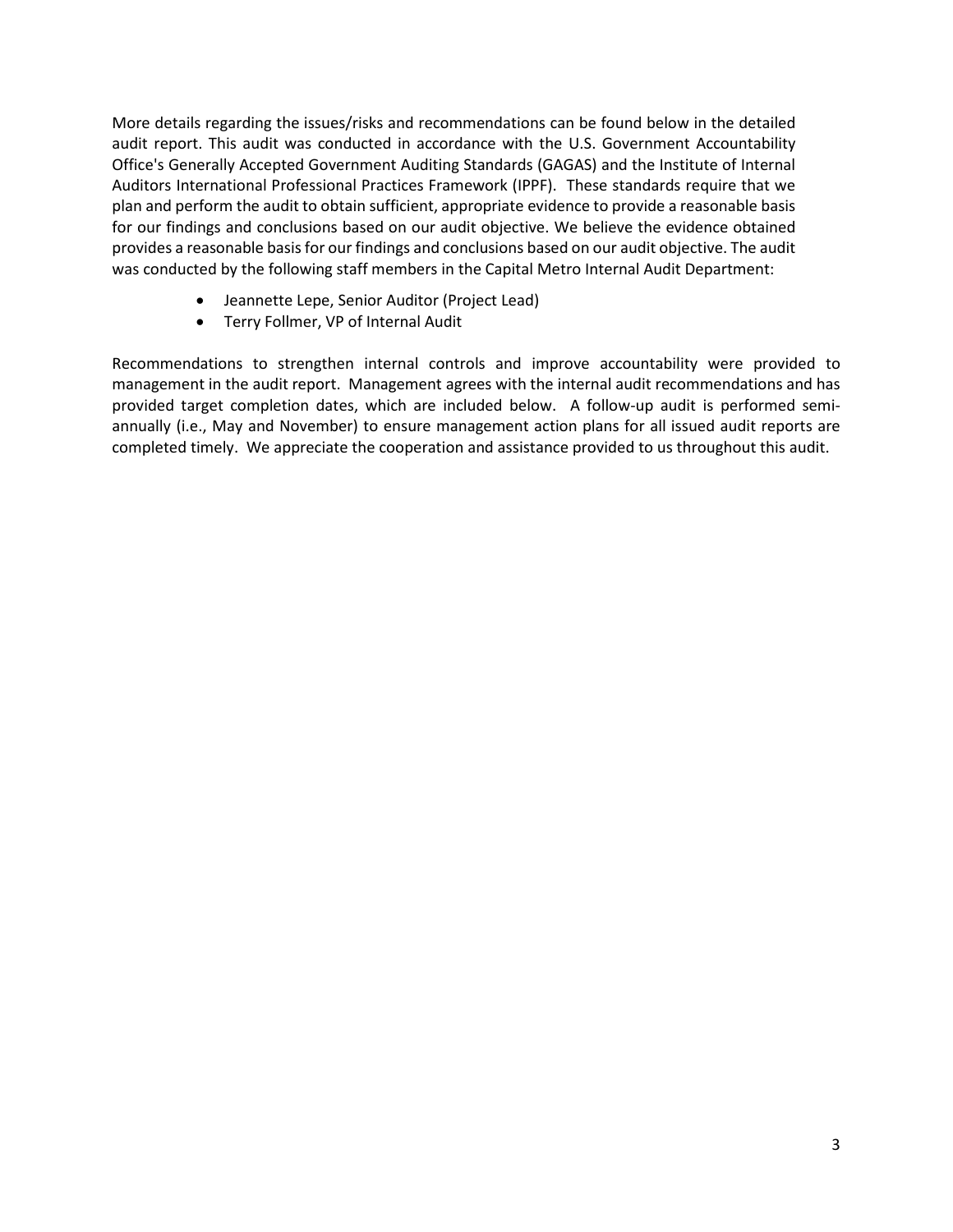| <b>Issues &amp; Risk</b>                                                                                                                                                                                                                                                                                                                                                                                                                                                                                                                                                                                                                                                                                                                                                                                                                                                                                                                                                                                                                                                                                                                                                                                                                                                                                                                                                                                                                     | <b>Recommendation</b>                                                                                                                                                                                                                                                                                                                                                                                                                                                                                                                                                                                                                                                                             | <b>Management Action Plan</b>                                                                                                                                                                                                                                                                                                             |
|----------------------------------------------------------------------------------------------------------------------------------------------------------------------------------------------------------------------------------------------------------------------------------------------------------------------------------------------------------------------------------------------------------------------------------------------------------------------------------------------------------------------------------------------------------------------------------------------------------------------------------------------------------------------------------------------------------------------------------------------------------------------------------------------------------------------------------------------------------------------------------------------------------------------------------------------------------------------------------------------------------------------------------------------------------------------------------------------------------------------------------------------------------------------------------------------------------------------------------------------------------------------------------------------------------------------------------------------------------------------------------------------------------------------------------------------|---------------------------------------------------------------------------------------------------------------------------------------------------------------------------------------------------------------------------------------------------------------------------------------------------------------------------------------------------------------------------------------------------------------------------------------------------------------------------------------------------------------------------------------------------------------------------------------------------------------------------------------------------------------------------------------------------|-------------------------------------------------------------------------------------------------------------------------------------------------------------------------------------------------------------------------------------------------------------------------------------------------------------------------------------------|
| <b>B2GNOW SYSTEM - DATA COMPLETENESS AND</b><br>1.<br><b>ACCURACY</b><br>After the Board approves the contract, the Diversity<br>Coordinator enters the vendor and contract information<br>into B2Gnow (e.g., prime vendor information, contact #<br>and amount, start/end dates, subcontractor info,<br>percent of DBE participation, etc.). The department did<br>not specify required fields to be entered, and data from<br>B2Gnow is not consistently reviewed after entry. We<br>completed a review of the entire population of 37<br>contracts with DBE/SBE participation for FY2019 and<br>FY2020. We identified 19 contracts with one or more<br>missing fields as follows in the B2Gnow system:<br>Five of the Contract Types (e.g., Construction,<br>Engineering, IT).<br>Fourteen of the Contract Categories (aka Type of<br>$\bullet$<br>Service: Advertising, Employee, Consulting Services).<br>Various CapMetro Contact info fields (e.g. 4 Project<br>Manager names, 4 PM's Title, 18 PM's department, 4<br>PM's phone number, 4 PM's email address).<br>The contract type and category information are not included<br>currently in vendor documents and were not consistently<br>captured in B2Gnow. Note, B2Gnow is the system of record<br>for government compliance reporting related to DBE and SBE<br>programs; therefore, process controls need improvement to<br>ensure the completeness and accuracy of the data. | The OOD's Compliance Manager should implement the<br>following improvements:<br>a) Identify mandatory fields (e.g., contact info,<br>contract type, etc.) in the B2Gnow system and<br>configure the system to require mandatory fields<br>to be populated; otherwise, an error code will be<br>provided. Alternatively, if this cannot be<br>automated in B2Gnow, then perform periodic<br>manual checks (e.g., quarterly) to ensure all<br>mandatory fields are being completed for vendors.<br>Require prime contractors and subcontractors to<br>b)<br>periodically validate the completeness and<br>accuracy of their data in the B2Gnow, which is<br>relevant to their company and contract. | Management agrees with the<br>recommendations and is working<br>towards adding the contract<br>automation module of the B2Gnow<br>system. Also, Management will<br>work with other departments to<br>find a proper solution to acquire the<br>information on contract type and<br>category.<br><b>Target Completion Date:</b><br>09/30/21 |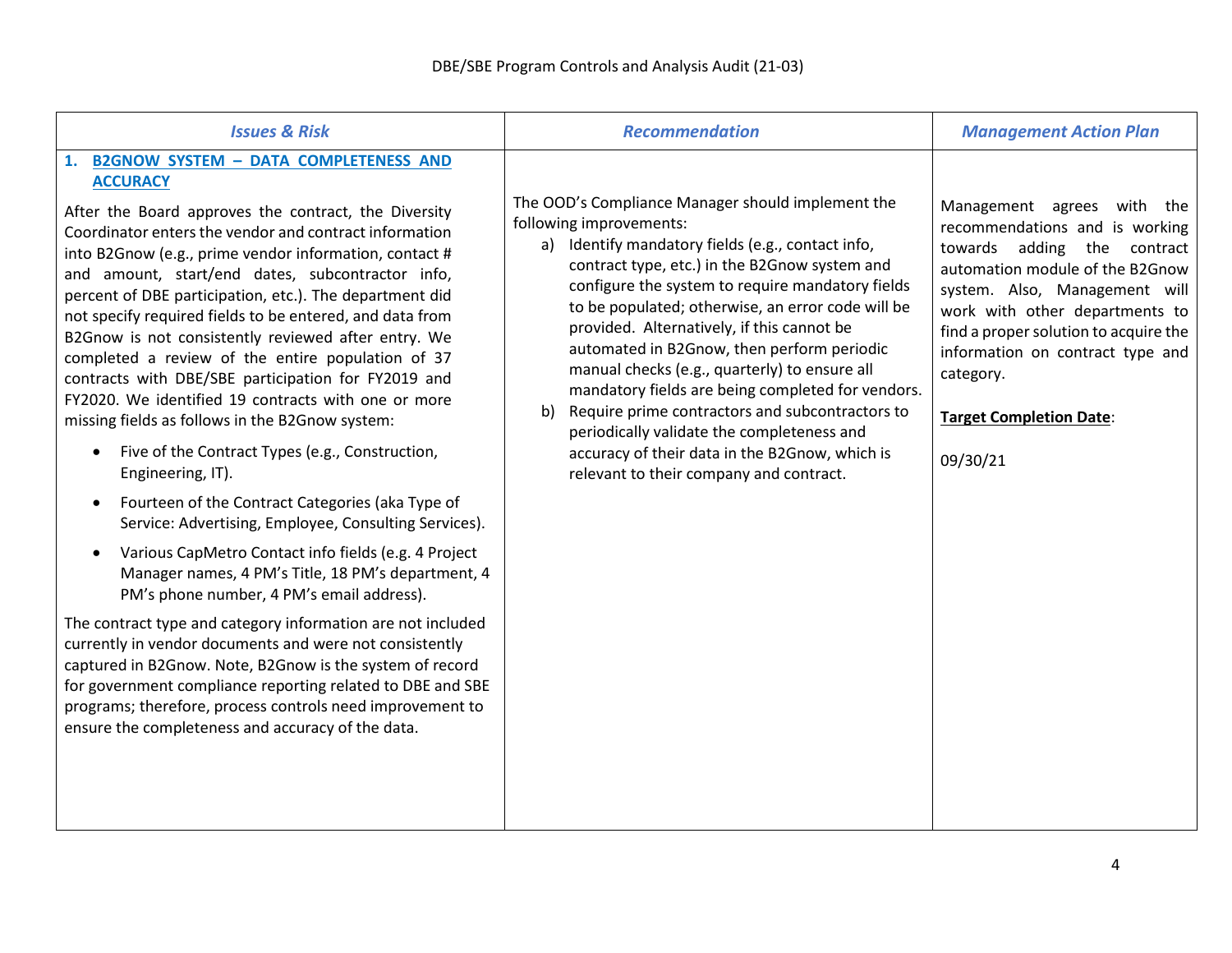| <b>Issues &amp; Risk</b>                                                                                                                                                                                                                                                                                                                                                                                                                                                                                                                                                                                                                                                                                                                                                 | <b>Recommendation</b>                                                                                                                                                                                                                                                                                                                                                                                                                                              | <b>Management Action Plan</b>                                                                                                                        |
|--------------------------------------------------------------------------------------------------------------------------------------------------------------------------------------------------------------------------------------------------------------------------------------------------------------------------------------------------------------------------------------------------------------------------------------------------------------------------------------------------------------------------------------------------------------------------------------------------------------------------------------------------------------------------------------------------------------------------------------------------------------------------|--------------------------------------------------------------------------------------------------------------------------------------------------------------------------------------------------------------------------------------------------------------------------------------------------------------------------------------------------------------------------------------------------------------------------------------------------------------------|------------------------------------------------------------------------------------------------------------------------------------------------------|
| 2. ACCURACY OF CONTRACTUAL REQUIRED FORMS<br>Each solicitation for which a contract DBE/SBE goal has been<br>established will require the bidders/offerors to submit the<br>following forms: Schedule C and Intent to Perform as a DBE<br>Subcontractor. The Schedule C form is documenting the<br>commitment to use a DBE/SBE subcontractor whose<br>participation is to meet the contract goal. The Intent(s) to<br>Perform as a DBE form is documenting the participation goal<br>in the prime contractor's commitment. Each form is required<br>to be completed and signed. We compared the information<br>entered in B2Gnow with the Schedule C form, Intent to<br>Perform as a DBE form, contract value, and DBE/SBE goals<br>and identified the following errors: | The Director of Diversity, Equity, and Inclusion and the<br>OOD's Compliance Manager will consider the following<br>improvements:<br>a) During the Post Solicitation, the OOD Department<br>should work with the bidder to ensure contractual<br>forms are accurately completed.<br>b)<br>Periodically (e.g., semi-annually), complete a<br>review of the contracts in B2Gnow to ensure all<br>documents are accurately completed and match<br>the data in B2Gnow. | Management agrees<br>with<br>the<br>recommendations and has taken<br>action to remediate the issue.<br><b>Target Completion Date:</b><br>Implemented |
| Found one contract in which the DBE percent goal listed<br>in B2Gnow did not match the Schedule C form. In the<br>B2Gnow system, the DBE goal had a greater amount<br>than the amount agreed upon on the Schedule C form,<br>and the correct amount was listed on B2Gnow.<br>Found one contract in which the Intent to Perform as a<br>DBE form listed the DBE participation percentage in the<br>wrong area of the form; however, the DBE participation<br>percent listed in the B2Gnow system was correct.<br>Upon our discovery, the OOD Department corrected the DBE                                                                                                                                                                                                 |                                                                                                                                                                                                                                                                                                                                                                                                                                                                    |                                                                                                                                                      |
| percent goal on Schedule C, and the prime sign the form. The<br>OOD Department should ensure these vendors' sign forms<br>are accurately completed when received.                                                                                                                                                                                                                                                                                                                                                                                                                                                                                                                                                                                                        |                                                                                                                                                                                                                                                                                                                                                                                                                                                                    |                                                                                                                                                      |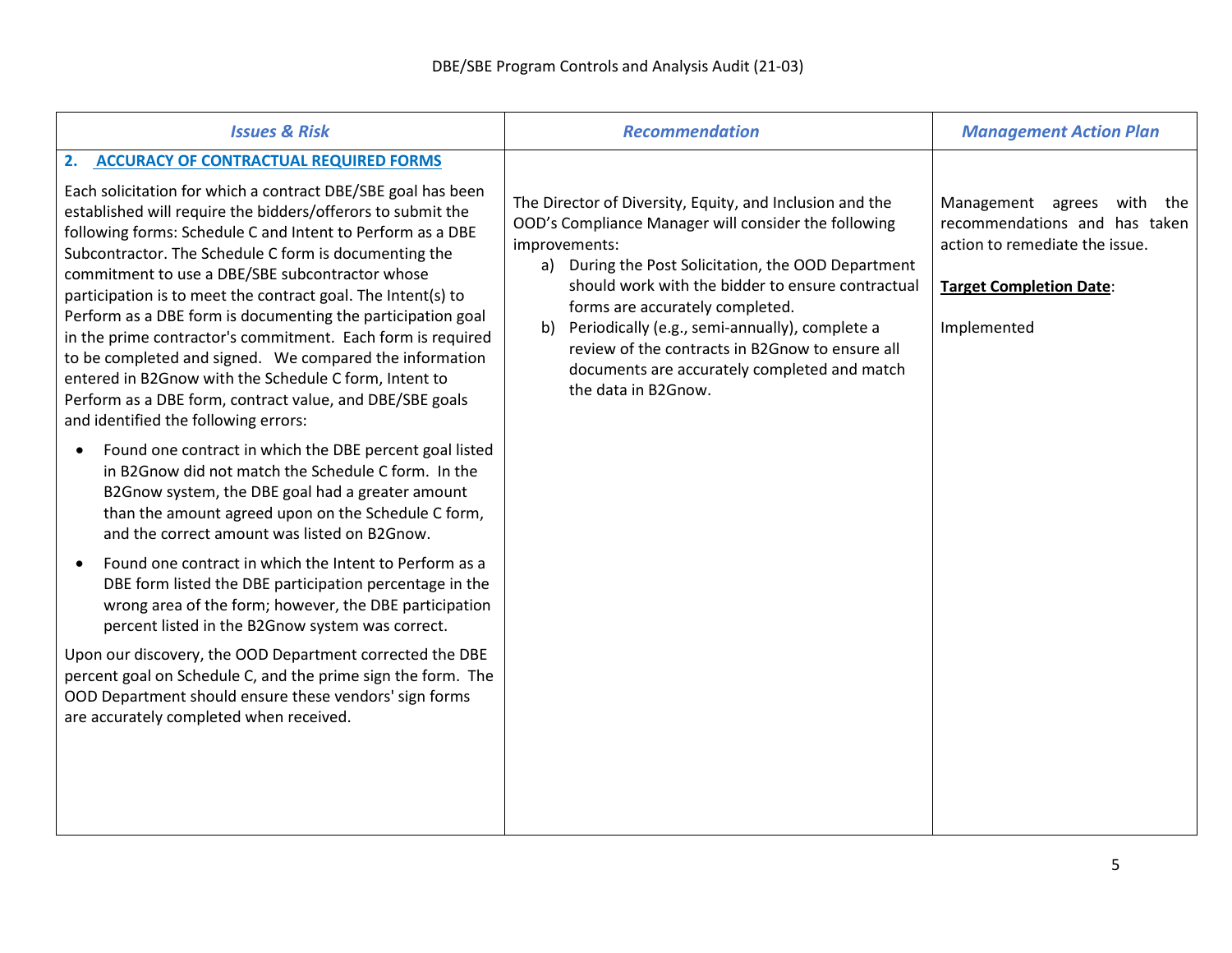| <b>Issues &amp; Risk</b>                                                                                                                                                                                                                                                                                                                                                                                                                                                                                                                                                                                                                                                                                                                                                                                                                                                                                                                                                                                                                                                                                                                                                                                                                         | <b>Recommendation</b>                                                                                                                                                                                                                                                                                                                                                                                                                  | <b>Management Action Plan</b>                                                                   |
|--------------------------------------------------------------------------------------------------------------------------------------------------------------------------------------------------------------------------------------------------------------------------------------------------------------------------------------------------------------------------------------------------------------------------------------------------------------------------------------------------------------------------------------------------------------------------------------------------------------------------------------------------------------------------------------------------------------------------------------------------------------------------------------------------------------------------------------------------------------------------------------------------------------------------------------------------------------------------------------------------------------------------------------------------------------------------------------------------------------------------------------------------------------------------------------------------------------------------------------------------|----------------------------------------------------------------------------------------------------------------------------------------------------------------------------------------------------------------------------------------------------------------------------------------------------------------------------------------------------------------------------------------------------------------------------------------|-------------------------------------------------------------------------------------------------|
| 3. DEVELOP SOPS AND IMPROVE OVERSIGHT<br>The OOD's Compliance Manager is responsible for ensuring<br>DBE records are accurate and in compliance with regulations,<br>policies, and procedures. DBE Program Manual lists the<br>department's overall responsibilities, but it does not provide<br>written steps on how the oversight will be performed. We<br>reviewed the process controls related to the DBE Program<br>and identified that OOD has not defined and nor documented<br>the procedures for several key control areas as follows (see<br>Appendix A and B flowcharts):<br>Review of vendor and contract documents.<br>Data entries into the B2Gnow system.<br>Contract modification updates.<br>Payments records and entries.<br>Closing contracts in the systems (B2Gnow & AX).<br>Review of compliance reports.<br>Reporting requirements both internal to CapMetro<br>management and external (e.g., DOT, etc.).<br>The department processes can be made more efficient,<br>accurate, and complete if key controls and processes are<br>formally documented operations are outlined as defined in<br>the flowchart. A contributing factor to this weakness is that<br>the department was understaffed during FY2019 and FY2020. | The Director of Diversity, Equity, and Inclusion and the<br>Compliance Manager will consider the following<br>improvements:<br>a) Develop Standard Operating Procedures<br>defining the processes to ensure DBE<br>compliance.<br>Define the reporting requirements to be<br>b)<br>completed monthly and biannual.<br>Identify and develop the B2Gnow compliance<br>c)<br>reports and define the processes and actions<br>to be taken. | Management agrees<br>with the<br>recommendations.<br><b>Target Completion Date:</b><br>09/30/21 |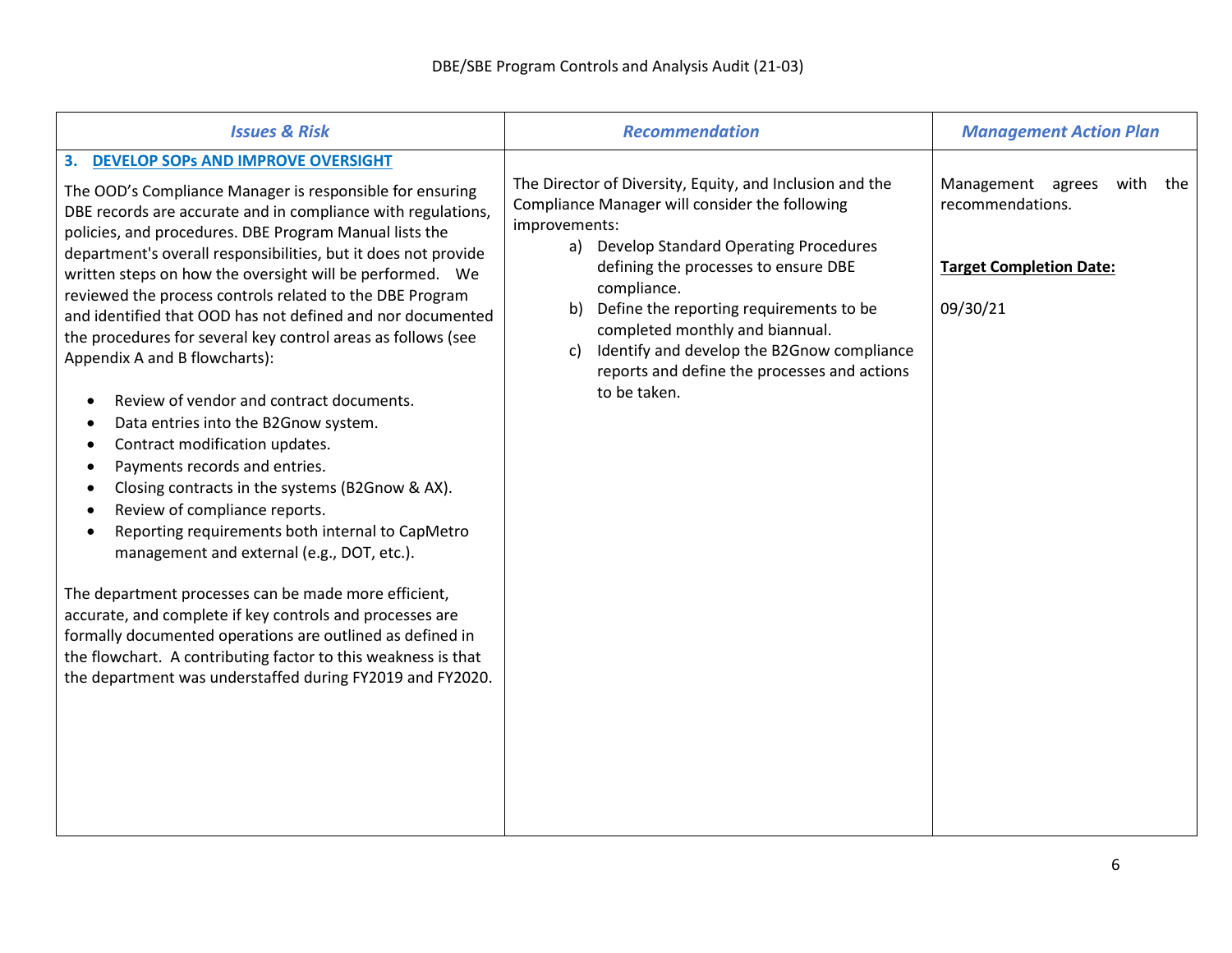| <b>Issues &amp; Risk</b>                                                                                                                                                                                                                                                                                                                                                                                                                                                                                                                                                                                                                                                                                                                                                                                                                                                                                                                                                                                                                                                                                                                                                                                                                                                                                                                                                                                   | <b>Recommendation</b>                                                                                                                                                                                                                                                                                                                                                                                                                                                                                                                              | <b>Management Action Plan</b>                                                                                                                                                                                                                                                                                                                                  |
|------------------------------------------------------------------------------------------------------------------------------------------------------------------------------------------------------------------------------------------------------------------------------------------------------------------------------------------------------------------------------------------------------------------------------------------------------------------------------------------------------------------------------------------------------------------------------------------------------------------------------------------------------------------------------------------------------------------------------------------------------------------------------------------------------------------------------------------------------------------------------------------------------------------------------------------------------------------------------------------------------------------------------------------------------------------------------------------------------------------------------------------------------------------------------------------------------------------------------------------------------------------------------------------------------------------------------------------------------------------------------------------------------------|----------------------------------------------------------------------------------------------------------------------------------------------------------------------------------------------------------------------------------------------------------------------------------------------------------------------------------------------------------------------------------------------------------------------------------------------------------------------------------------------------------------------------------------------------|----------------------------------------------------------------------------------------------------------------------------------------------------------------------------------------------------------------------------------------------------------------------------------------------------------------------------------------------------------------|
| 4. NO RECONCILIATION IS PERFORMED OF THE<br><b>SYSTEMS</b><br>Only for those contracts that are coded in the AX with<br>DBE/SBE participation, once a month payment made to the<br>prime vendor by CapMetro using the AX ERP System are<br>imported into the B2Gnow System. The Contract<br>Administrator in the Procurement Department is responsible<br>for coding the AX system with DBE/SBE participation. We<br>noted the OOD department had no process to ensure that all<br>contracts with DBE/SBE participation are coded to import AX<br>payment data into the B2Gnow system. We tested the entire<br>population of 37 contracts with either DBE/SBE participation<br>for FY 2019 and FY 2020 by comparing the B2Gnow data to<br>the AX ERP system. The following differences were noted:<br>11 of the 24 contracts with SBE participation were<br>$\bullet$<br>not coded to import CapMetro payments to prime<br>contractors. However, no SBE goal was required on<br>the 11 contracts.<br>1 of the 13 DBE contracts was not coded to import<br>CapMetro payments to prime contractors.<br>As a result of the payments to prime vendors not being<br>imported to the B2Gnow system, thus CapMetro is losing<br>visibility of the ten-business day deadline. Note, OOD requires<br>that prime vendors pay their subcontractors within ten<br>business days after receiving payment from CapMetro. | The Director of Diversity, Equity, and Inclusion<br>and the OOD's Program Manager will consider the<br>following improvements:<br>a) Define the process of the AX to B2Gnow system<br>reconciliation (i.e., which contracts have DBE/SBE<br>participation; and all prime payments are<br>imported to B2Gnow) and included it in the<br>standard operating procedures.<br>Periodically (e.g., quarterly or semi-annually)<br>b)<br>perform a complete reconciliation of the systems<br>to ensure the payments are accurately imported in<br>B2Gnow. | Management agrees with the<br>recommendations and is exploring<br>options<br>available<br>manual<br>for <b>f</b><br>addressing the issue. When the new<br>ERP system is implemented, we will<br>work to<br>ensure the system<br>accurately captures all DBE/SBE<br>participation even when a goal is<br>not set.<br><b>Target Completion Date:</b><br>09/30/21 |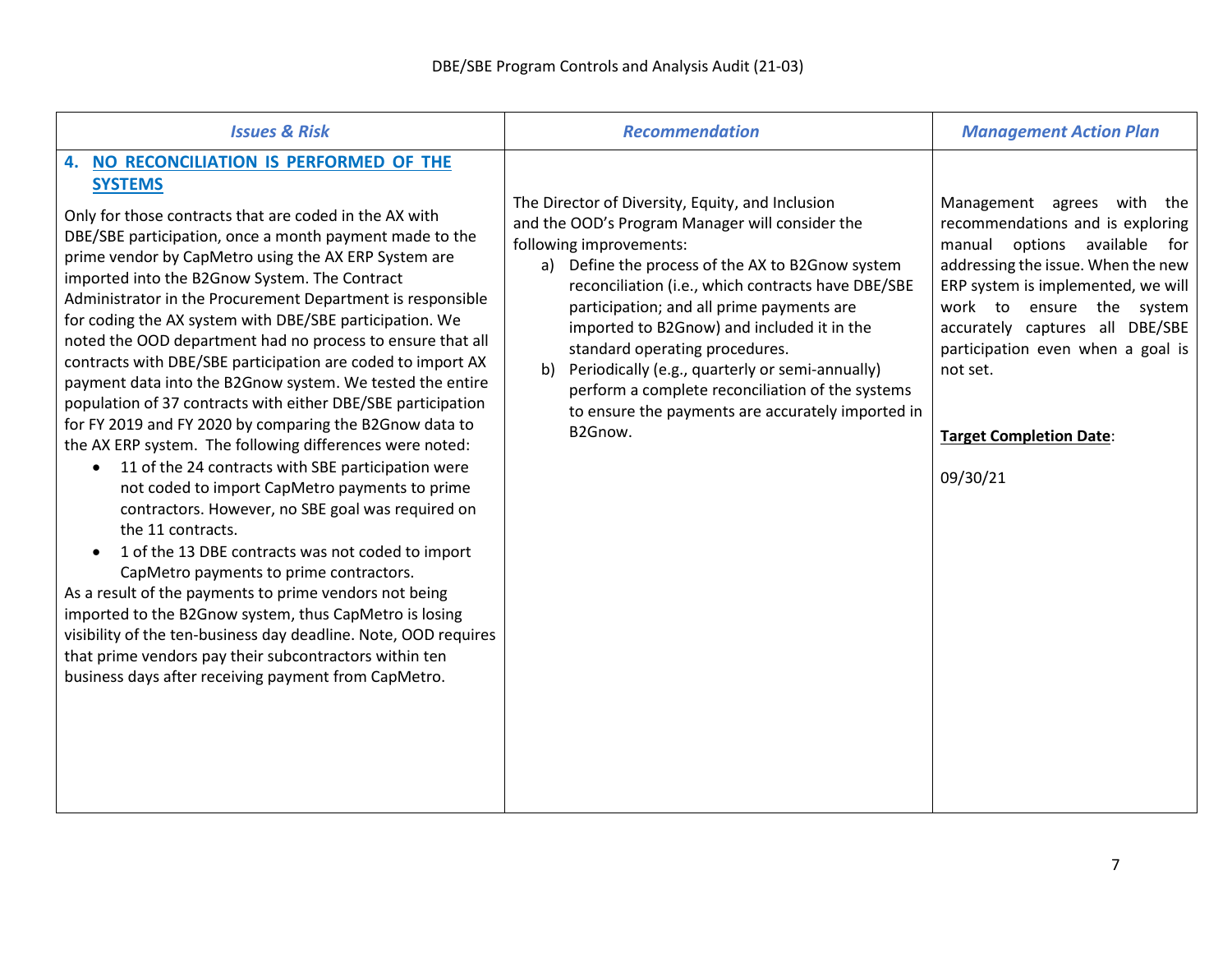

# **Appendix A: DBE/SBE Pre-Post Solicitation Process**

**Note:** The flowchart was created by the Internal Audit Department, and it illustrates the process of the DBE/SBE Pre-Post Solicitation. In the red circle above, we identified an opportunity for improvement as documentation errors were found in the Schedule D (Intent to Perform as a DBE) form completed by the prime.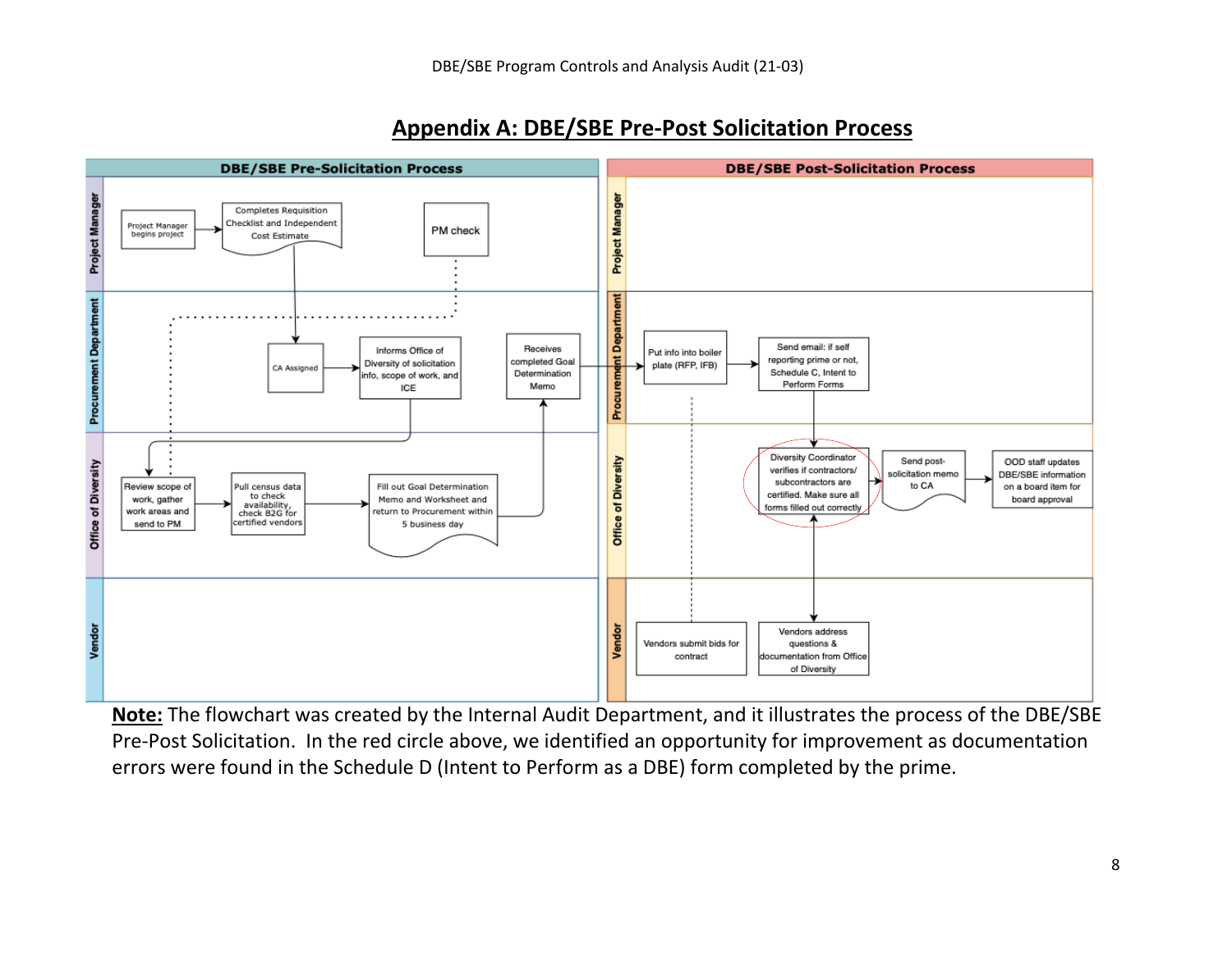## **Appendix B – B2Gnow Work & Payment Made/Received Compliance Process**



**Note:** The flowchart was obtained by the B2Gnow system; however, the Internal Audit Department made some modifications to align with the OOD's compliance process. In the red circles above, we identified process improvement on the payments imported to B2Gnow and defined the reports to manage the DBE/SBE programs.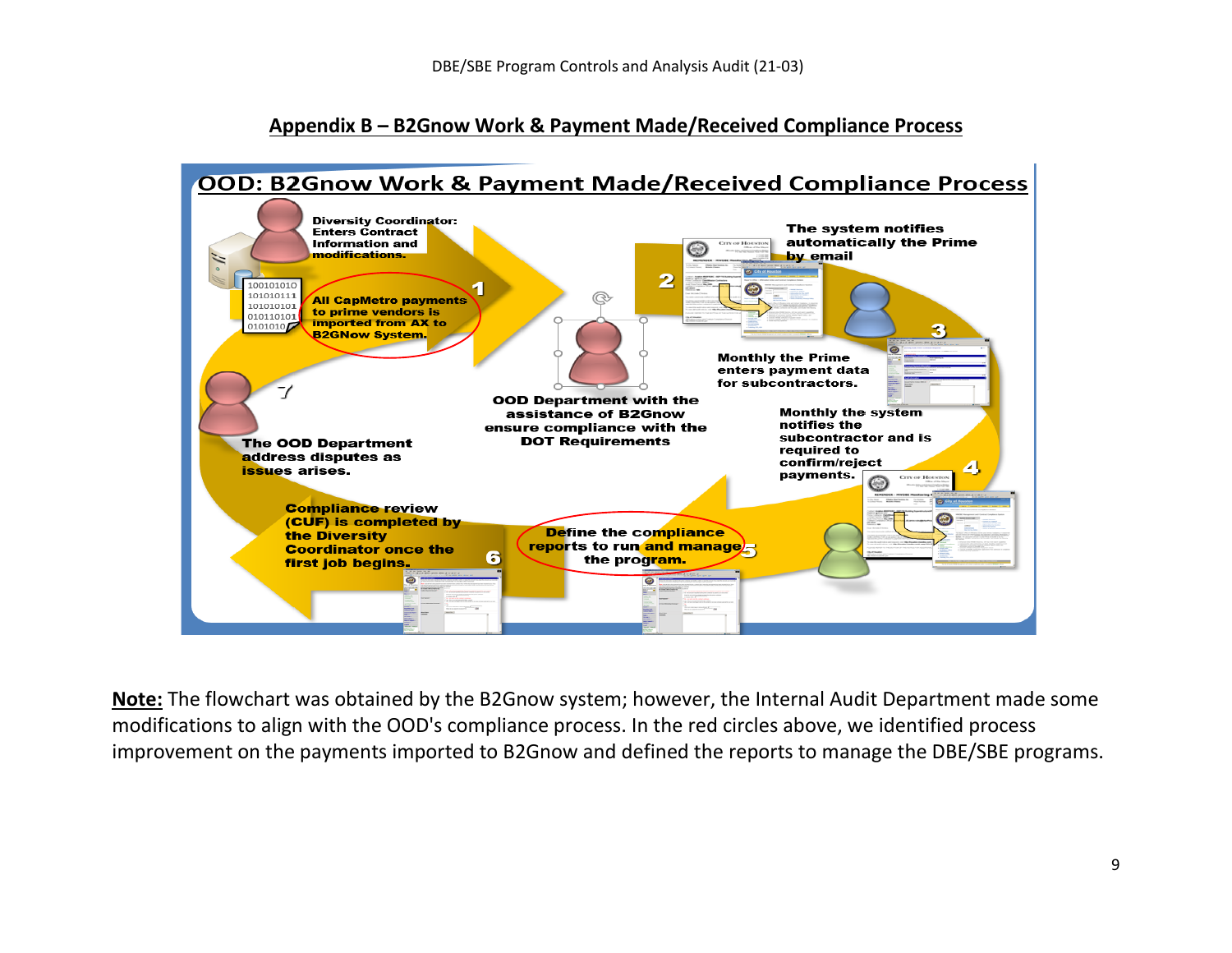## **Appendix C: Schedule C of Subcontractor Participation**

#### REQUIRED SUBMITTAL

#### **CAPITAL METRO Schedule C of Subcontractor Participation**

Instructions: The Offeror shall complete this form by listing 1) Names of all proposed subcontractors. 2) Contact information, 3) Description of work to be performed/product to be provided, 4) Status as a DBE or non-DBE, 5) Ethnic Code of firm 6) Age of the firm, 7)Annual gross receipts of the firm, 8) % or \$ amount of Total Contract. Those subcontractors which are listed on this form as DBEs must have current certification as a DBE with a participating TUCP certifying agency (see Exhibit D paragraph 6). The DBE certification must be complete by the time the proposals are submitted. Additionally, those subcontractors which are listed on this form as DBEs must complete an Intent to Perform as a DBE Subcontractor agreeing to the information listed here.

| <b>Name of Prime Contractor (Offeror):</b> |  |
|--------------------------------------------|--|
|--------------------------------------------|--|

Ethnic Code: A) African-American Male B) African American Female C) Asian- Indian Male D)Asian- Indian Female E) Asian - Pacific Male G) Asian-Pacific Female H) Hispanic Male I) Hispanic Female J) Native American Male K) Native American Female L) White Female M) Other

| ест Na<br>ינו |  |
|---------------|--|
| ∞PFP ><br>    |  |

| 1) Name of Subcontractor | 2) Address, Telephone # of DBE Firm<br>(Including name of contact person) | 3) Description of Work, Services                                      | 4) DBE or non- | 5)     | 6) Age of | 7) Annual    | 8) DBE % or \$  |
|--------------------------|---------------------------------------------------------------------------|-----------------------------------------------------------------------|----------------|--------|-----------|--------------|-----------------|
|                          |                                                                           | Provided. Where applicable, specify<br>"supply" or "Install" or both. | <b>DBE</b>     | Ethnic | Firm      | <b>Gross</b> | amount of Total |
|                          |                                                                           |                                                                       |                | Code   |           | Receipts     | Contract        |
|                          |                                                                           |                                                                       |                |        |           |              |                 |
|                          |                                                                           |                                                                       |                |        |           |              |                 |
|                          |                                                                           |                                                                       |                |        |           |              |                 |
|                          |                                                                           |                                                                       |                |        |           |              |                 |
|                          |                                                                           |                                                                       |                |        |           |              |                 |
|                          |                                                                           |                                                                       |                |        |           |              |                 |
|                          |                                                                           |                                                                       |                |        |           |              |                 |
|                          |                                                                           |                                                                       |                |        |           |              |                 |
|                          |                                                                           |                                                                       |                |        |           |              |                 |
|                          |                                                                           |                                                                       |                |        |           |              |                 |
|                          |                                                                           |                                                                       |                |        |           |              |                 |
|                          |                                                                           |                                                                       |                |        |           |              |                 |
|                          |                                                                           |                                                                       |                |        |           |              |                 |
|                          |                                                                           |                                                                       |                |        |           |              |                 |
|                          |                                                                           |                                                                       |                |        |           |              |                 |

This schedule must be completed as instructed above and include every subcontractor proposed on this project.

The undersigned will enter into a formal agreement with DBE contractors for work listed in this schedule upon execution of a contract with Capital Metro. The contractor agrees to the terms of this schedule by signing below and submitting the Intent to Perform as completed by the DBE subcontractors. The contractor also certifies that no more than 70% of the work for this project will be subcontracted

**Signature of Authorized Representative of Offeror** 

**Date Signed** 

**Note:** The bidder/offeror is required to complete and signed this form as a commitment to use a DBE/SBE subcontractor that will participate in the contract, provide a description of the work perform and the percentage amount of the goal.